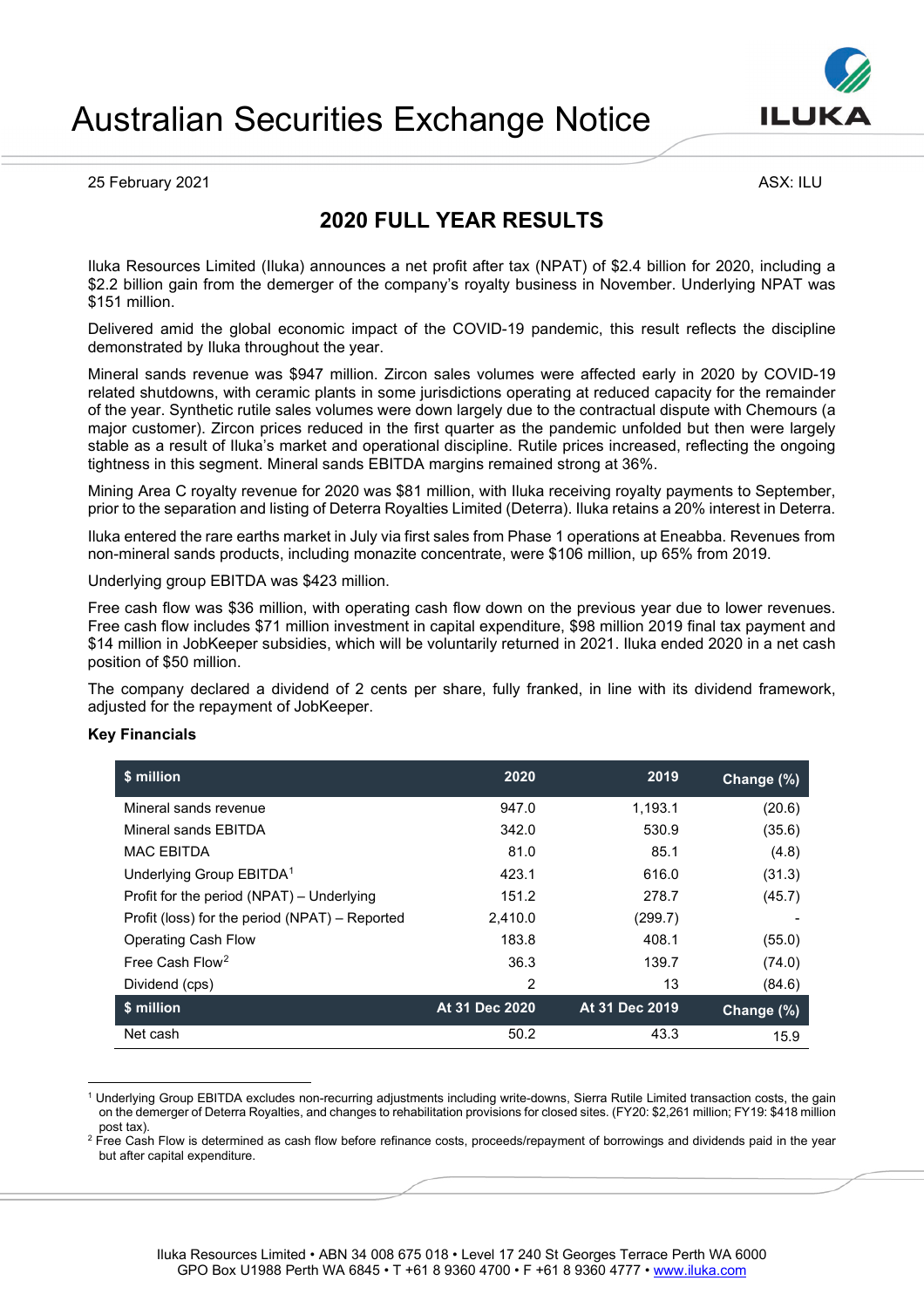# **Managing Director's commentary**

COVID-19 was the source of several unprecedented challenges for Iluka in 2020.

The company responded with a disciplined performance, prioritising the safety of our people and communities; prudent management of our financial position; executing the demerger of our royalty business; and adjusting production settings in line with market conditions. Our financial result and other significant achievements over the course of the year are the product of this discipline.

Notwithstanding the pandemic's wide-ranging impacts on market sentiment, Iluka has preserved margins and, ultimately, the value of the minerals we mine and process.

We enter 2021 well placed as the global economy moves toward recovery. Iluka has a strong balance sheet and significant funding capacity. We also have positive indicators in key markets, the operational flexibility to respond to improving demand and a maturing pipeline of significant development options. These options will be pursued with the same discipline we have demonstrated over the past year.

Our emerging position in rare earths presents a particularly important and exciting opportunity for the company. Eneabba is now the world's highest grade rare earths operation. Commissioning for Phase 2 of Eneabba's development is scheduled for the first half of 2022. Additionally, Iluka is actively exploring the potential for the downstream processing of rare earths in Australia (Phase 3) and has commenced a feasibility study for a fully integrated rare earths refinery.

We look to the future with cautious optimism but also with some confidence as a result of the company's performance in 2020 in dealing with and adapting to changes in the external environment.

#### **Outlook**

Iluka continues to observe signs of recovery in market conditions for zircon and high grade titanium dioxide feedstocks. The company has advised zircon customers of a US\$70 per tonne price increase effective 1 April.

2020 sales of synthetic rutile were impacted by a contractual dispute with a major customer. However, owing to the take-or-pay contracts Iluka has in place with a range of customers for its rutile and synthetic rutile products, the company retains a degree of revenue certainty in the high grade feedstock market. For 2021, these contracts aggregate to a minimum of approximately 295 thousand tonnes. To date, a further 30 thousand tonnes of high grade feedstocks is contracted in H1.

Iluka's operational settings were adjusted at Jacinth-Ambrosia and Narngulu in 2020 to respond to the market impacts of COVID-19. The company is closely monitoring its production, sales and inventories and has the flexibility to make further adjustments to changing demand. As announced in January, Iluka has temporarily suspended synthetic rutile production for a period of three to six months to reduce stocks.

Mining at Jacinth will continue in 2021 after a return from the Ambrosia deposit in August last year. Production settings at the Narngulu mineral separation plant have been increased as a result of improving zircon markets and the reduction in Iluka's zircon inventories. While production at Sierra Rutile was impacted severely by COVID-19 related downtime issues, delivering operational and cost improvements and building consistency will be a focus over the year ahead.

Current 2021 production estimates are for Iluka to produce 285 thousand tonnes of zircon (including around 60 thousand tonnes of zircon in concentrate); 200 thousand tonnes of rutile; and between 115 and 175 thousand tonnes of synthetic rutile, subject to the length of the temporary production suspension.

Capital expenditure in 2021 is expected to be around \$100 million, including execution of Eneabba Phase 2; commencement of the Balranald DFS (subject to satisfactory final outcomes from the trial and Board approval); maintenance and equipment upgrades at Cataby; the hydraulic trial and development capital related to Sembehun; and progression of studies and sustaining capital spend across sites.